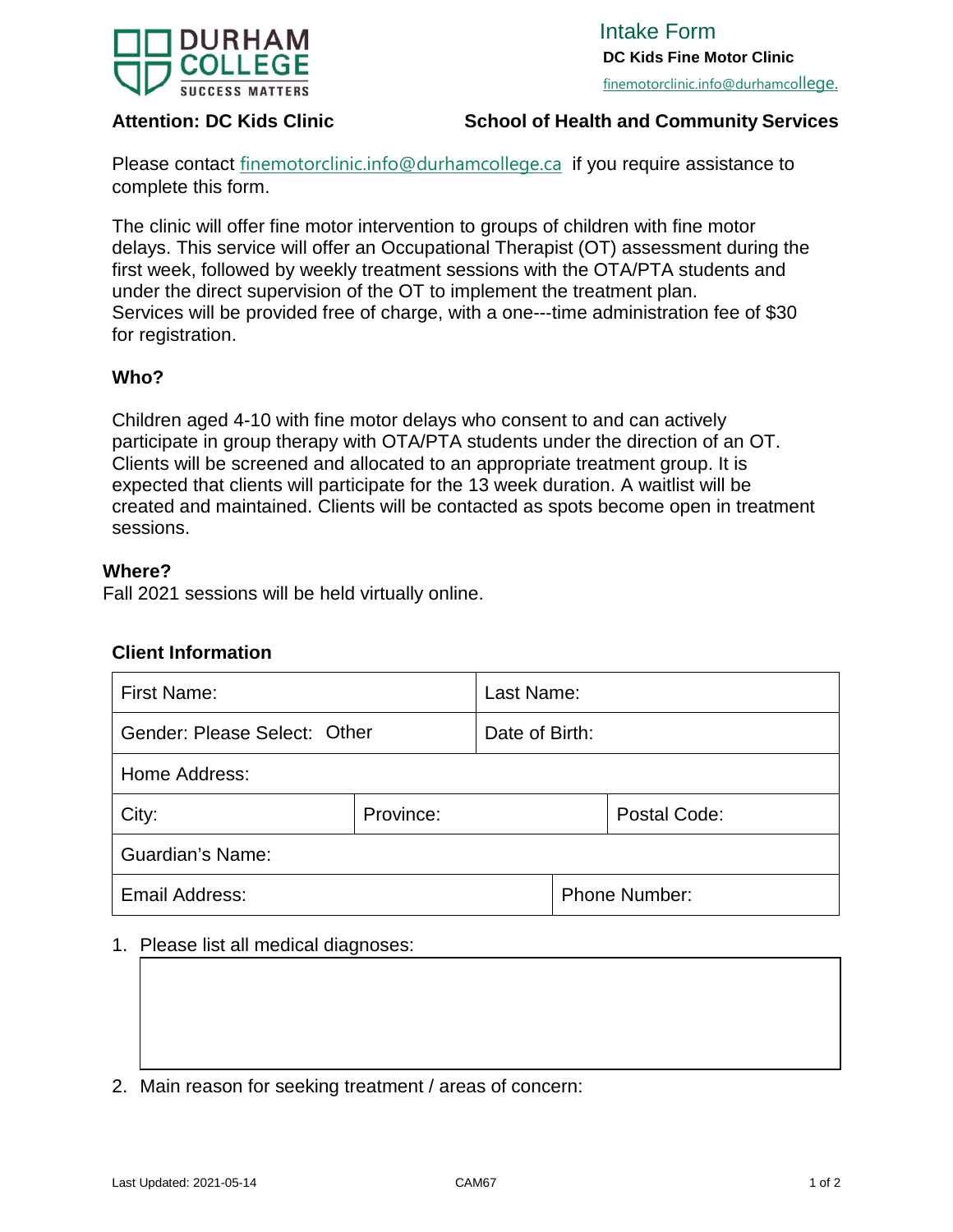

- 3. Are you receiving or have you received other therapy services? If so, pleaseprovide a summary of those services:
- 4. I am available to attend the full 13 weeks of sessions

| Yes |  | N٥ |  |  |
|-----|--|----|--|--|
|-----|--|----|--|--|

5. Referral source (how did you hear about this program):